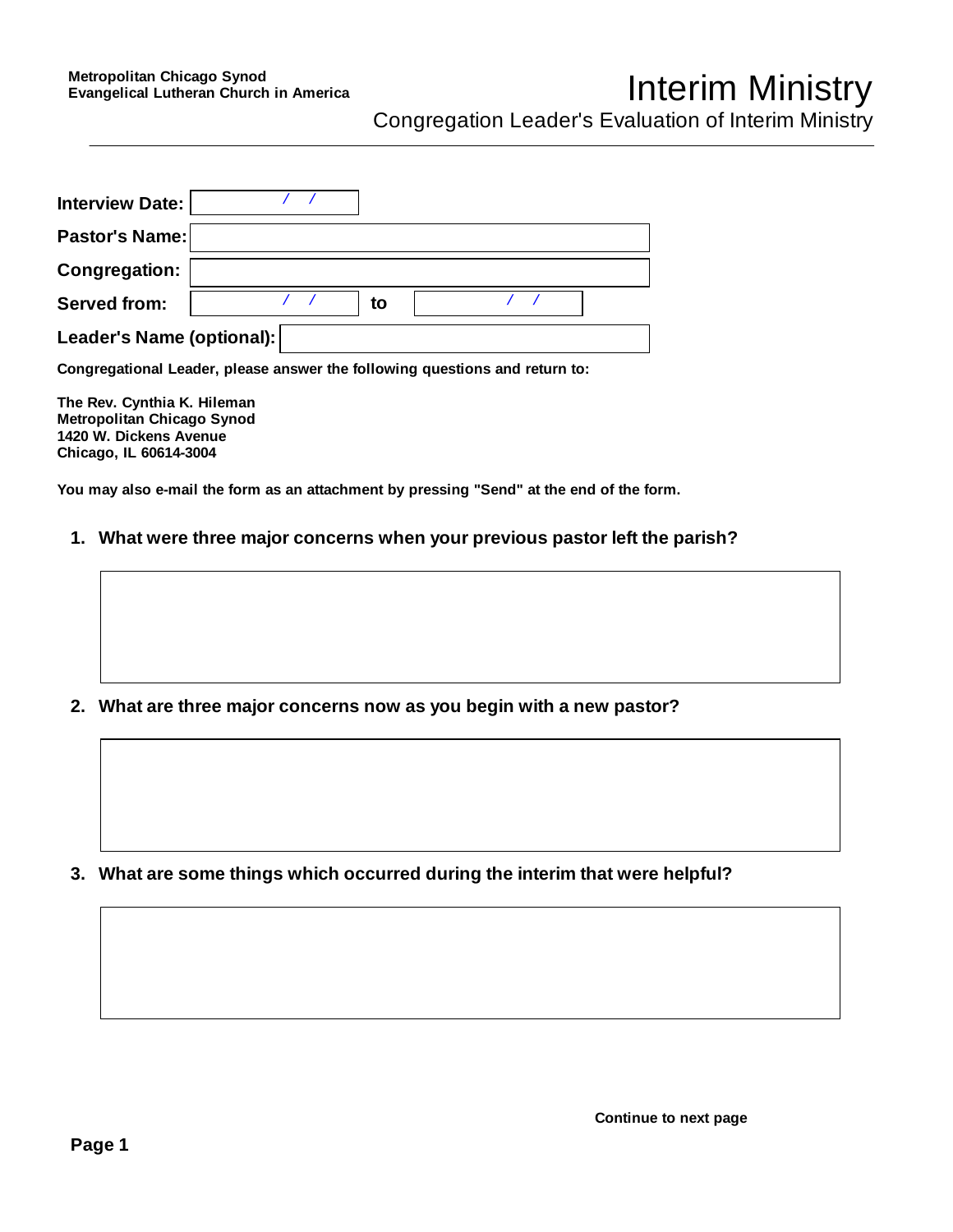**4. Has your congregation's relationship with the synod changed in any way during this interim?**

 **5. Have there been any areas in which you had hoped the synod would have helped more or better?**

 **6. Have there been any changes or shifts in power or decision-making during the interim period?**

 **7. Do you feel that most people in the congregation are more or less satisfied with the congregational life now?**

 **8. What have you learned about your congregation during this interim period?**

 **9. Do you believe that your congregation is prepared for new leadership?**